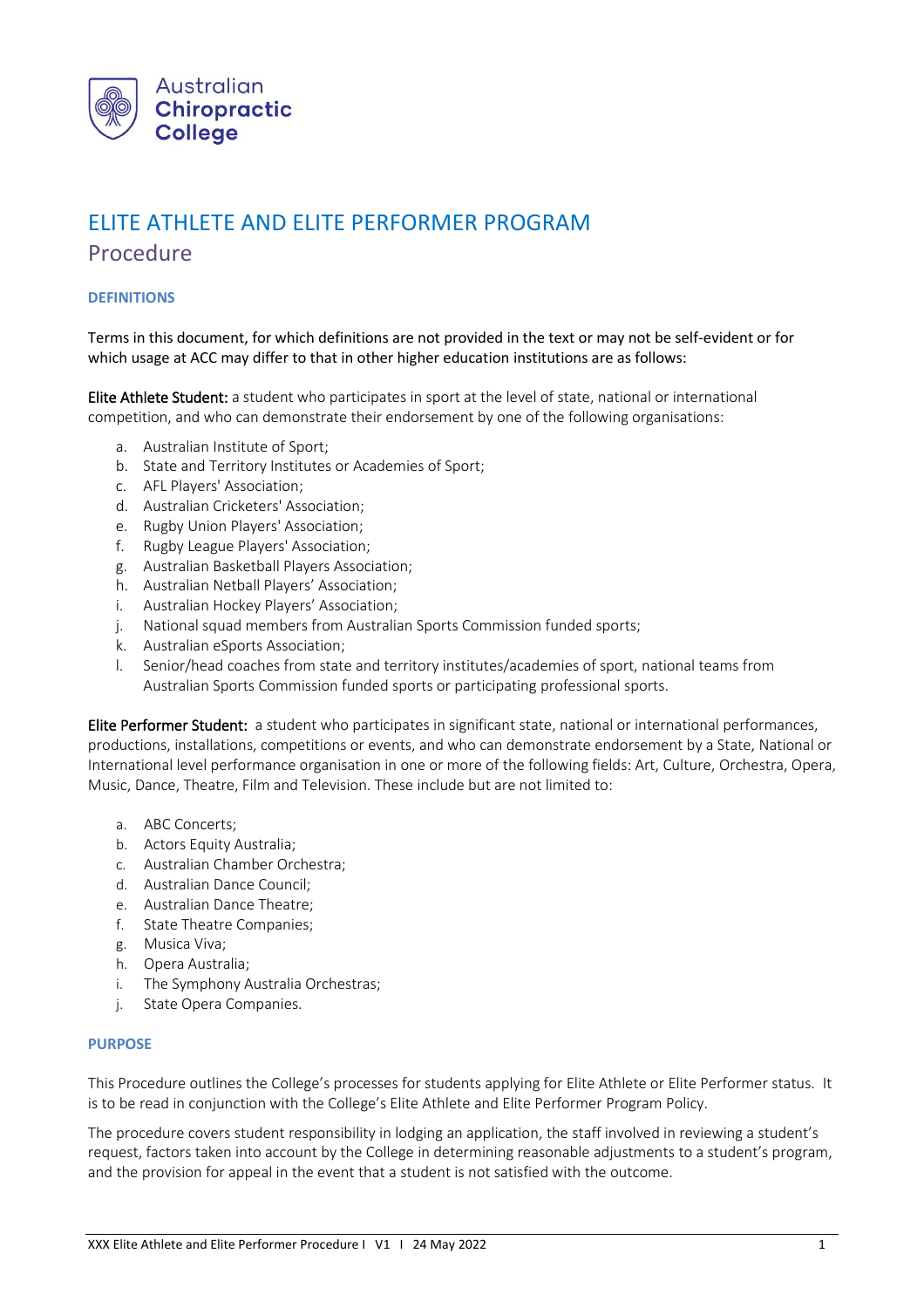# **SCOPE**

The Procedure applies to all commencing and continuing students of the College who wish to be recognised as Elite Athletes or Elite Performers and who are seeking adjustments to their academic program in order to accommodate their Athletic or Performance requirements.

# **PROCEDURES**

#### **Application for Elite Athlete or Elite Performer status.**

All commencing students will be provided, by the Student Experience Manager, information on the College's Policy and Procedure concerning Elite Athletes and Elite Performers once their admission to a College program of study has been confirmed.

Students who indicate that they wish to apply for Elite Athlete or Elite Performer status will be provided with support and guidance by the Student Experience Manager, in order that they may lodge an application for reasonable adjustments to their program of study and have the outcome or that application confirmed, prior to enrolment in units of study and commencement of teaching.

#### **Student Responsibility**

Each year the student will submit an application for Elite Athlete or Elite Performer status to the Academic Dean. The application must be submitted using the template provided and include relevant supporting documentation.

It is a requirement that each student Elite Athlete or Elite Performer meets with lecturers, tutors, and teachers before the commencement of each semester to discuss proposed absences and variations to usual expectations and program requirements. Training and competition schedules are to be provided by the student where applicable.

Requests by students for adjustments must be made with sufficient notice and well before the impacted semester commences.

#### **Review of Applications**

The Academic Dean will review all applications.

The relevant Program Director will consider all requests for assistance in the first instance once a student's Elite Athlete or Elite Performer status has been verified.

#### **Determination of Reasonable Adjustment**

In determining reasonable adjustments, the following requirements will be met:

- a. student status will be reviewed on a semester-by-semester basis;
- b. requests for reasonable adjustments will normally be lodged no later than one month prior to the commencement of the semester;
- c. the College will consider the student's academic program and recommend whether any adjustments are necessary;
- d. an adjustment will be considered reasonable if it balances the interests of all parties affected. Judgements about what is reasonable for a particular student, or a group of students, may change over time.

In assessing whether a particular adjustment for a student is reasonable, all relevant circumstances and interests should be taken into account, including the following:

a. the student's circumstances;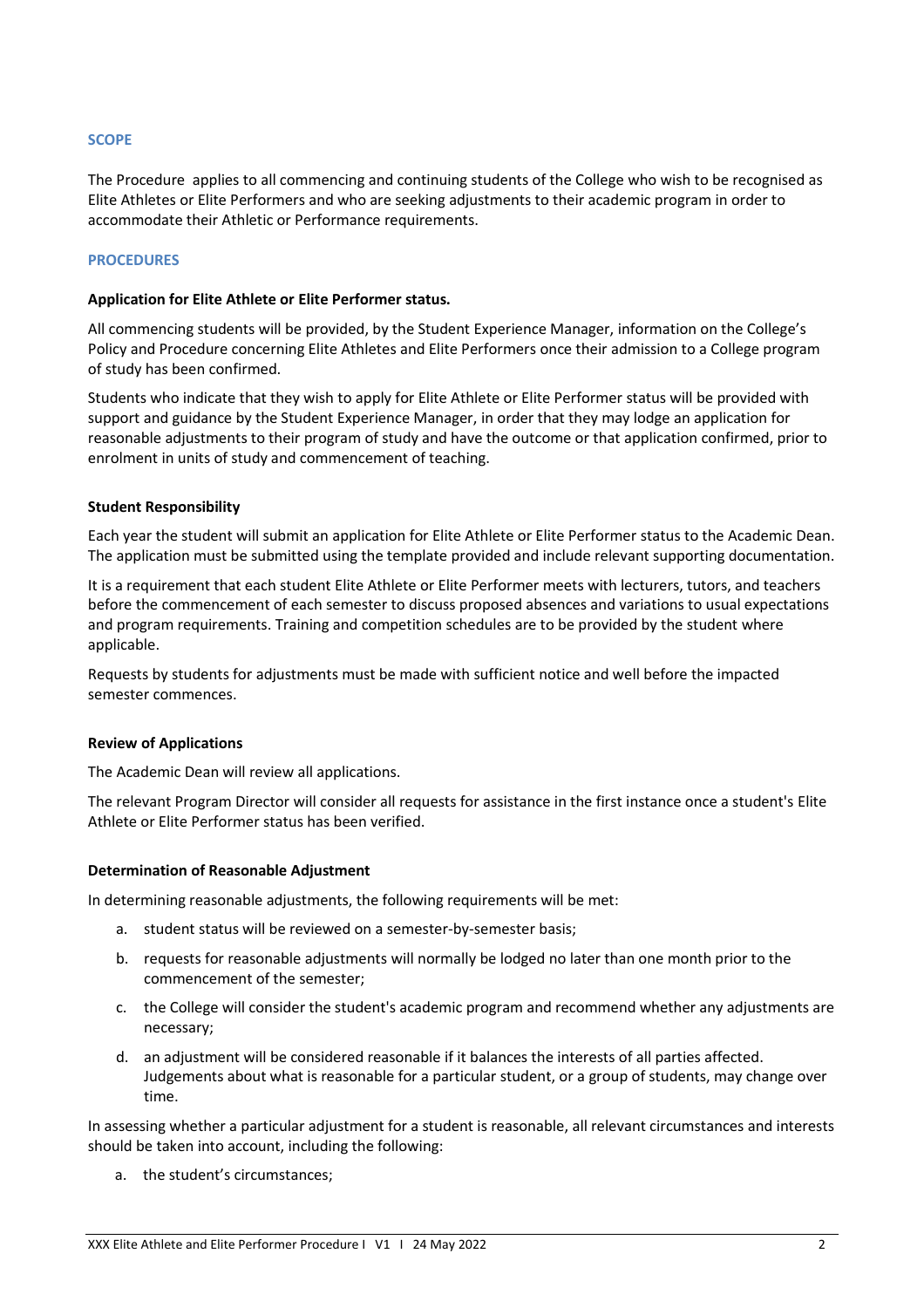- b. the views of the student;
- c. the effect of the adjustment on the student, including the effect on the student's ability to achieve learning outcomes, on the student's ability to participate in units and the Program, and on the student's independence;
- d. the effect of the proposed adjustment on anyone else affected, including the College, staff and other students;
- e. the costs and benefits of making the adjustment.

A detailed assessment, which might include an independent expert assessment, may be requested by the College to advise it on what adjustments are necessary for a student.

The type and extent of the adjustments will vary depending on the program requirements at the time, including the units being undertaken, the individual requirements of the student and other relevant circumstances.

Multiple adjustments may be required and may include multiple activities.

Adjustments may not be required for a student in some circumstances.

In assessing whether an adjustment to the units and program in which the student is enrolled, or proposes to be enrolled, is reasonable, the College is entitled to maintain the academic requirements of the program, and other requirements or components that are inherent in, or essential to its nature.

# **Notification**

For students denied Elite Athlete or Elite Performer status, the Academic Dean will send a formal response letter to the student explaining why the requested status was not granted.

Students granted Elite Athlete or Elite Performer status will receive a formal response letter from the College congratulating them on their status and outlining the conditions of their status including entitlements to special consideration and the duration of their current status (being one year).

#### **Other considerations**

The reasonable adjustments set out in this Procedure are not intended to be prescriptive but to assist those responsible to achieve a measure of consistency. It must be recognised that each student's needs are individual. Not all needs fit comfortably into a set of predefined categories.

Timely consultation is an important element of the process to ensure that all relevant staff are clear as to the adjustments that will apply for a given individual student. For example, during consultation with the relevant Unit Coordinator it may be determined that a reasonable adjustment might comprise an extra assignment, and that this may be more appropriate and as intellectually rigorous, as an examination with reasonable adjustments.

# **Appeal**

In cases where a student is dissatisfied with the proposed adjustments and chooses to appeal the Academic Dean's decision, the student's appeal, including information on the review process and outcome, will be referred to the President for prompt attention. The President will advise the student of the outcome, as soon as possible and within a maximum period of 2 weeks.

#### **RELATED DOCUMENTS**

ACC Elite Athlete and Elite Performer Program Policy ACC Inherent Requirements Policy ACC Inherent Requirements Statement ACC Student Academic Appeals Procedure